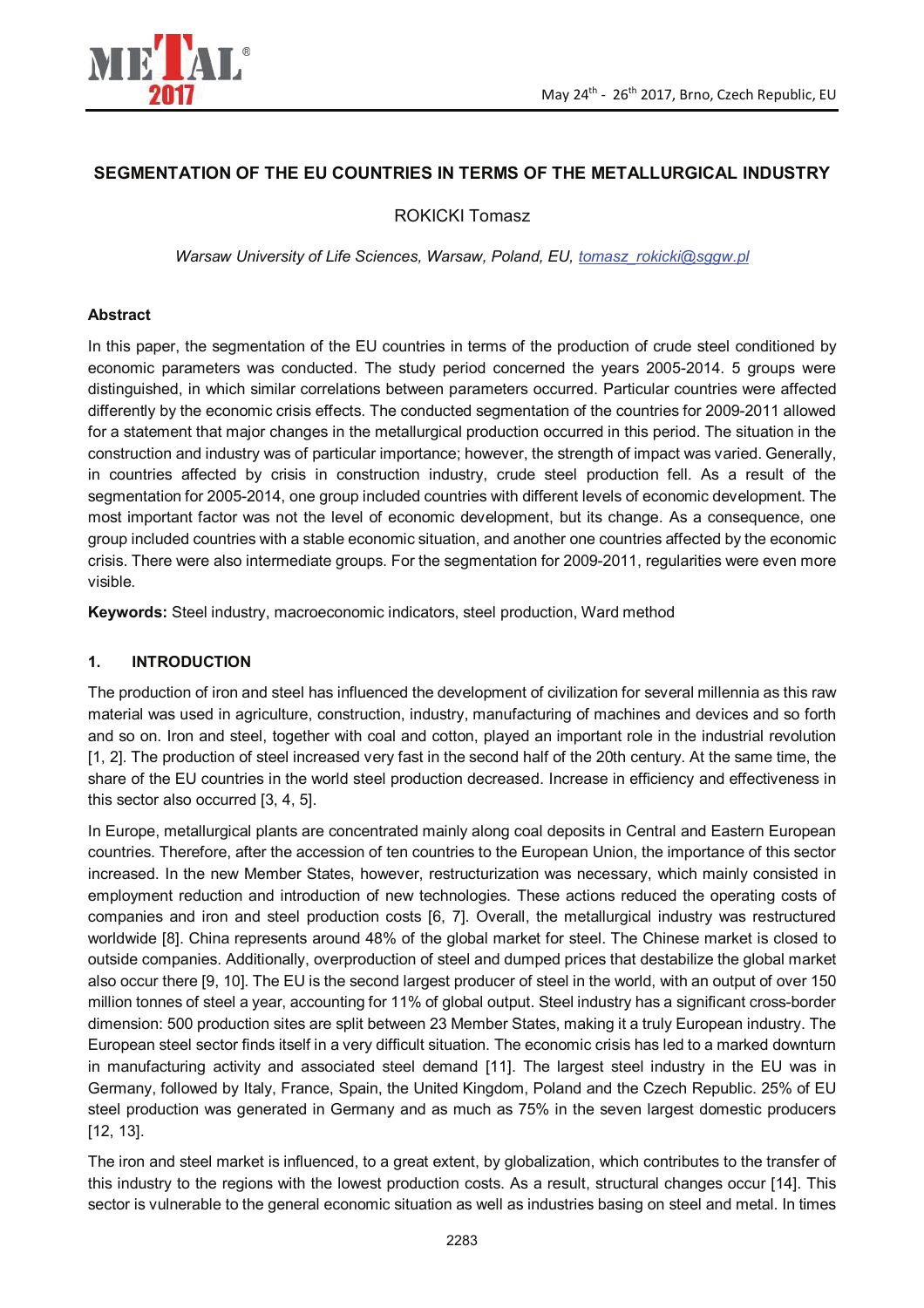

of economic crises, these correlations are more noticeable [15, 16]. The steel market is not an isolated one, and the variables in this market are affected by other global factors. The demand for steel, and as a result, the volume of its production, is linked to changes in GDP and the developments in industrial production on a global and national scale [17].

# **2. METHODOLOGICAL BASES**

The main aim of the paper is to conduct segmentation of the EU countries in terms of the economic parameters influencing the change in crude steel production volume. As a result, homogeneous groups of countries in which changes have been affected by similar parameters will be distinguished. Specific aims were also set in the paper. These are: showing the directions of changes in steel production and determining the influence of the economic crisis on the segmentation of countries in terms of changes in steel production volume. The period covered by the study is between 2005 and 2014, i.e. the years directly before the economic crisis, during the crisis, and the years of economic upturn. The sources of materials include literature, figures from the EUROFER, World Steel Association and EUROSTAT. The following methods have been used in this paper: descriptive, tabular, graphic and the Ward's segmentation method.

The Ward method for estimating distances between clusters uses a variance analysis approach and, thanks to this, allows for overcoming difficulties associated with the hierarchical nature of the algorithm. The intention was to minimize the sum of squares of deviations of any two clusters that can be formed at each stage. Distance d is a function of the incompatibility of a pair of objects since the longer the distance between two objects, the more they are dissimilar to each other. Therefore, objects that lie close to one another and at the same time are far from other objects that form a different cluster are grouped together. The distance function is defined on pairs of objects and takes values within the set of non-negative real numbers. The normalized Euclidean distance was used in the paper. As a result, 5 clusters were identified [18, 19]. In the Ward method, the dependent variable was crude steel production, while the dependent variables of GDP were export and import values, industrial and construction production value, and household consumption value.

## **3. RESULTS**

In the years 2005-2014, production of crude steel in EU countries decreased significantly. A significant decline in steel production was observed in 2009, during the onset of the economic crisis (a decrease by 30%). Having recovered from the economic crisis, steel production remained at a level of approx. 1700 million tonnes a year, however, this result represented merely 80% of steel production in 2007. **Table 1** shows the dynamics of changes in crude steel production in most EU countries, excluding those with very low volumes of production of this raw material. The list includes 22 countries, and excludes: Cyprus, Denmark, Estonia, Ireland, Lithuania and Malta.

**Table 1** presents the dynamics of changes in crude steel production in different EU countries. The countries were sorted in decreasing order according to the dynamics for 2005-2014. The biggest production increase was recorded in Croatia and Portugal. However, these were countries with small steel production volume. In turn, the biggest decreases were in Bulgaria, Latvia and Greece, that is also in countries with small production volume. In the leading steel-producing countries on the EU market, apart from Poland and Austria, the production fell. In different periods, the dynamics changed. The period before the economic crisis, when steel production in most countries increased, was most favorable. As a consequence of the economic crisis, production fell in all countries, except Croatia, Slovenia and the Netherlands. The exit from the crisis was an opportunity to restore production; however, in most countries there were decreases in production. This situation is affected by the relationships on the global market, and also economic relationships in the individual EU countries.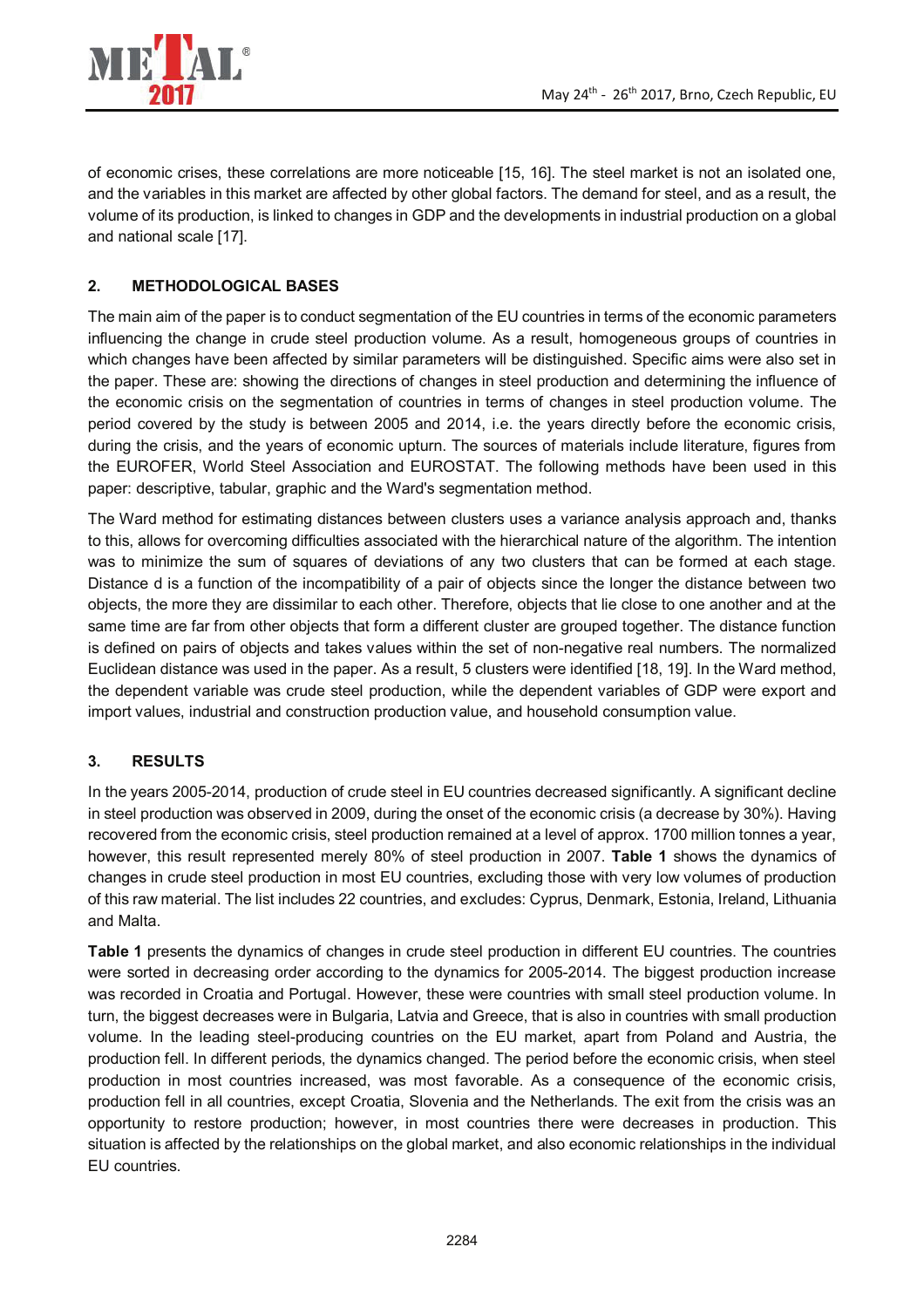

The aim of the conducted segmentation is to check the relationships between the change in crude steel production and changes in economic parameters. It allowed for grouping the countries into segments with similar regularities. Segmentations were conducted for 2005-2014 and for the period of economic crisis (2009- 2011). **Table 2** shows the division of the countries into groups using the Ward method based on crude steel production dependent on economic parameters (see **Table 2**). It can be seen that generally one group included countries with different levels of economic development. The only exception was group 1 in segmentation for 2005-2014. These were countries with a great connection of industry and construction and steel production. In this group, the average production decrease in construction industry was 4%, industry 7%, and steel industry 6%. In 2015-2014, 9 countries were included in group 2. These were countries with large steel production decreases, such as Greece and Latvia, and also countries that maintained or slightly increased production, such as Austria and Slovakia. In this group, there was also a strong connection between construction and steel production and a lesser connection in the case of industry based on imported steel. The third group included four countries where the industry was more closely related to steel production and less to construction. Moreover, these countries were in a good economic situation. In group four, there were three countries experiencing economic problems in the construction and industry sectors (average decreases of 40% and 9% respectively), which also translated into steel production. In these countries steel was exported, as exemplified by Portugal. In group five, there were two countries with varied production, in which construction and industry generated fewer products (average decreases of 35% and 14% respectively). In both countries the signs of economic slowdown were visible in years 2005-2014.

| <b>Countries</b>   | Dynamics of changes in crude steel production in years (first year in period =100) |           |           |           |
|--------------------|------------------------------------------------------------------------------------|-----------|-----------|-----------|
|                    | 2005-2008                                                                          | 2009-2011 | 2012-2014 | 2005-2014 |
| Croatia            | 121.92                                                                             | 107.87    | 173.96    | 228.77    |
| Portugal           | 143.25                                                                             | 96.28     | 106.59    | 147.02    |
| Austria            | 108.01                                                                             | 98.42     | 105.38    | 112.02    |
| Slovenia           | 110.12                                                                             | 103.58    | 96.39     | 109.95    |
| Slovak Republic    | 100.09                                                                             | 94.50     | 110.91    | 104.91    |
| Poland             | 116.70                                                                             | 90.24     | 97.29     | 102.46    |
| <b>Netherlands</b> | 99.05                                                                              | 101.23    | 100.39    | 100.65    |
| Luxembourg         | 117.68                                                                             | 97.64     | 86.99     | 99.95     |
| Germany            | 102.94                                                                             | 96.62     | 96.97     | 96.45     |
| United Kingdom     | 102.13                                                                             | 70.10     | 127.25    | 91.10     |
| Czech Republic     | 103.20                                                                             | 87.41     | 96.01     | 86.61     |
| France             | 91.78                                                                              | 88.26     | 102.30    | 82.87     |
| Italy              | 104.22                                                                             | 93.94     | 82.53     | 80.80     |
| Finland            | 93.21                                                                              | 90.24     | 95.51     | 80.33     |
| Spain              | 104.57                                                                             | 83.18     | 91.51     | 79.59     |
| Sweden             | 90.23                                                                              | 93.51     | 93.48     | 78.87     |
| Belgium            | 102.43                                                                             | 75.20     | 91.34     | 70.36     |
| Hungary            | 107.10                                                                             | 82.59     | 65.30     | 57.76     |
| Romania            | 80.18                                                                              | 72.39     | 86.64     | 50.29     |
| Greece             | 109.31                                                                             | 78.08     | 52.84     | 45.10     |
| Latvia             | 92.30                                                                              | 89.45     | 38.73     | 31.98     |
| <b>Bulgaria</b>    | 68.24                                                                              | 62.78     | 73.29     | 31.40     |

**Table 1** The dynamics of changes in crude steel production in EU countries in 2005-2014

Source: Own analyses based on data of EUROFER and World Steel Association.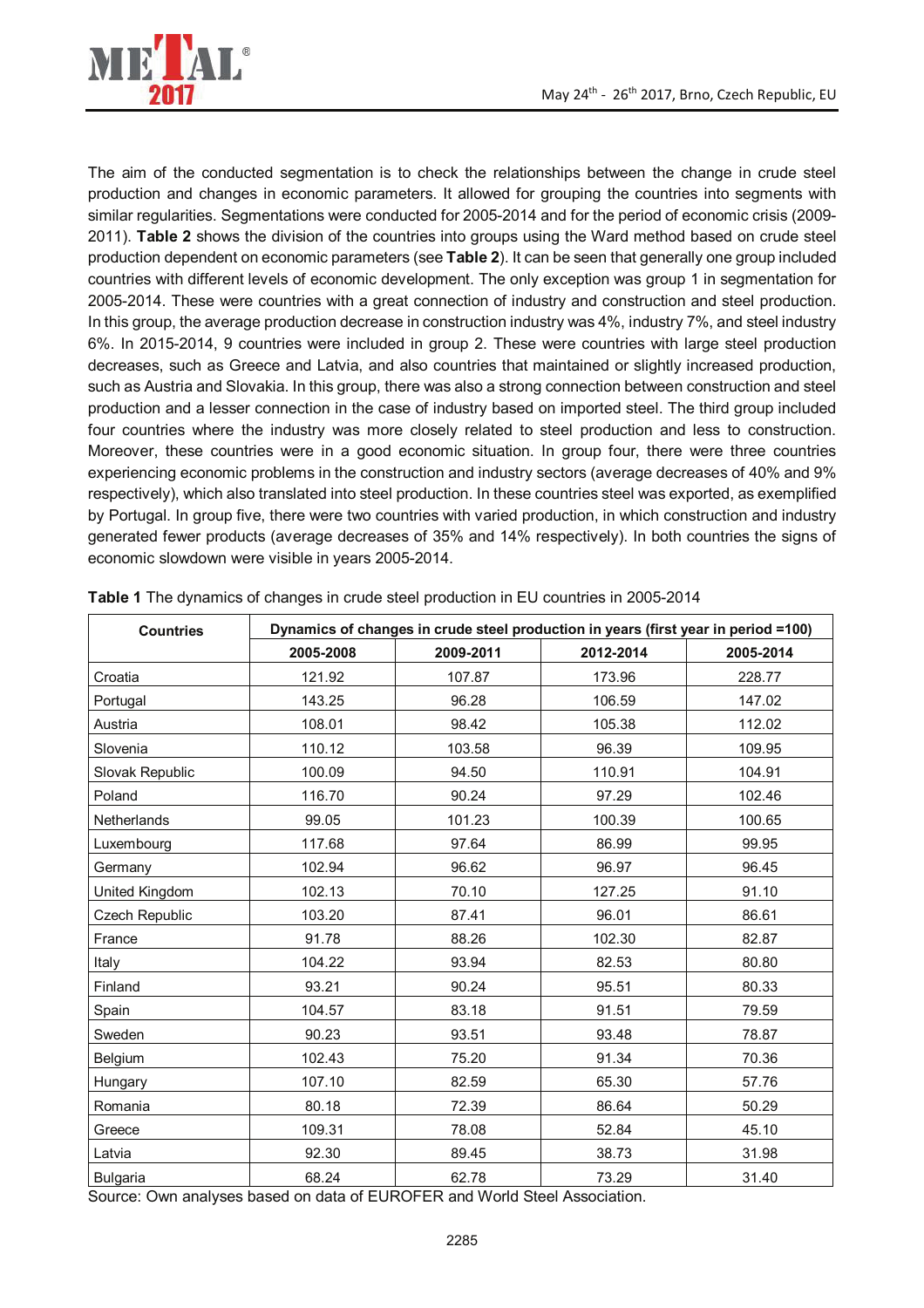

## **Table 2** Segments of countries in the Ward's classification method in terms of the production of crude steel conditioned by economic parameters

| Group of  | Segments of countries in years                                                                   |                                                                    |  |  |
|-----------|--------------------------------------------------------------------------------------------------|--------------------------------------------------------------------|--|--|
| countries | 2005-2014                                                                                        | 2009-2011                                                          |  |  |
| Group 1   | France, Luxembourg, Netherlands, United Kingdom                                                  | Croatia, Latvia, Netherlands, Spain,<br>Portugal, Greece, Slovenia |  |  |
| Group 2   | Belgium, Bulgaria, Czech Republic, Germany, Greece,<br>Latvia, Hungary, Austria, Slovak Republic | Italy, Slovak Republic, Austria, France                            |  |  |
| Group 3   | Poland, Romania, Finland, Sweden                                                                 | Czech Republic, Hungary, Romania,<br><b>Bulgaria</b>               |  |  |
| Group 4   | Italy, Portugal, Slovenia                                                                        | Poland, Germany, United Kingdom,<br>Belgium                        |  |  |
| Group 5   | Spain, Croatia                                                                                   | Luxembourg, Finland, Sweden                                        |  |  |

Source: Own analyses.





In the period of the economic crisis (years 2009-2011 were adopted for this period), the grouping of countries changed (see **Figure 1**). It turned out that the stabilization of the economic situation affected segmentation. Countries experiencing economic crisis effects recorded a decrease in steel production. In 2009-2011 the worst economic situation was in group 1, where the average decrease in value generated in construction was 40%, and in industry 10%, with the average decline in steel production of 10%. Despite the great economic problems, falls in the metallurgical sector were not very large. Group 2 included countries with a fairly stable situation in which steel production decreases were proportional to the deterioration of the situation in industry and construction. In the third group, the biggest falls in steel production were recorded, which was very much related to the decline in construction production and less to industrial change. Groups 4 and 5 included countries with the most stable economic situation, where the falls in steel production were the smallest. There was a strong connection between steel production and industrial production, and a smaller connection with construction.